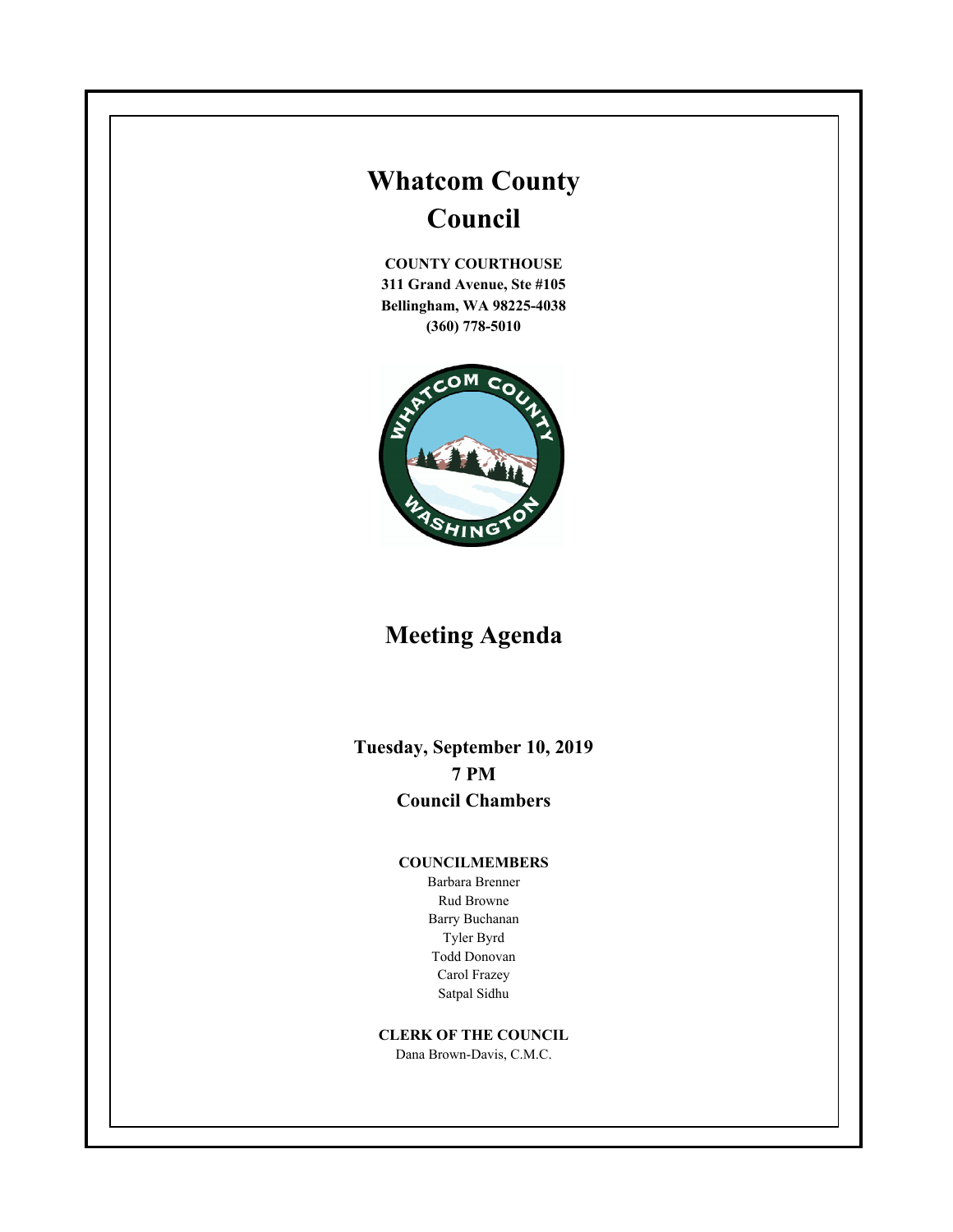## IN ACCORDANCE WITH WHATCOM COUNTY CODE SECTIONS 2.02.040 AND 2.02.060, THE FOLLOWING RULES SHALL APPLY DURING ALL COUNCIL AND COUNCIL COMMITTEE MEETINGS:

Section 2.02.040 Meetings – General rules.

…

E. All council and council committee meetings shall be conducted pursuant to The American Institute of Parliamentarians Standard Code of Parliamentary Procedure, latest edition, except when in conflict with the standing rules of the council.

L. During an open session or public hearing, audience members will be given three minutes to address the council.

M. Cell phones shall be silenced and cell phone conversations shall be prohibited within the confines of the council chambers during meetings.

N. Placards, signs, applause, or other distractions shall not be allowed in the council chambers without the consent of the council chair.

O. Any person making personal, impertinent, or slanderous remarks, or who becomes boisterous, while attending a council or council committee meeting may be requested to leave the meeting and may be forthwith, by the presiding officer, barred from further audience before the council during that meeting.

2.02.060 Meetings – Decorum of debate.

A. Any councilmember desiring to speak shall first be recognized by the chair, and shall confine his or her remarks to the specific subject under consideration or to be considered. The councilmember who has proposed a motion or the committee member who has presented a report shall be allowed the first opportunity to explain the motion or report, and usually is allowed to speak last on it. No member or small group of members shall be permitted to monopolize the discussion on a question. If a member has already spoken and other members wish to speak, they should be recognized in preference to the member who has already spoken on a question.

B. Councilmembers shall address each other as "councilmember" and the council chair shall be addressed as "chair."

C. Staff members, presenters, and the general public shall be addressed as Mr., Mrs., Ms., or by their official or honorary title.

D. When two or more councilmembers desire to speak at the same time, the chair shall name the member who shall have the floor.

E. When a councilmember is speaking, no other member shall hold discourse which may interrupt the speaker except to raise a point of order. The chair should insist that every member be attentive to the business before the assembly.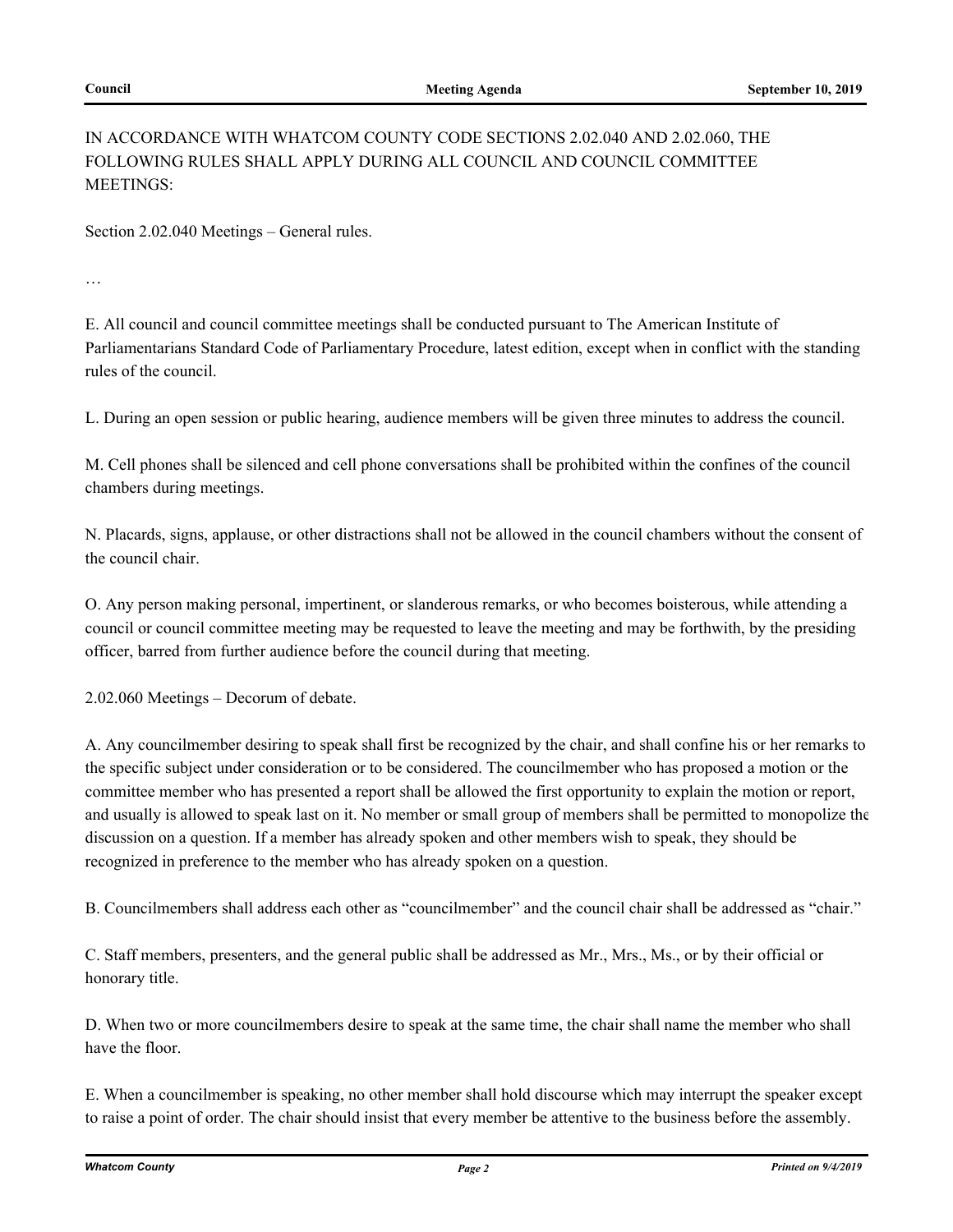F. Councilmembers shall have time to explain any motion they intend to make. All motions will begin with the words, "I move" and must receive a second prior to being put to a vote.

G. When it appears that all councilmembers who wish to speak have done so, the chair shall inquire, "Is there any further discussion?" If there is not, the question is put to a vote.

H. To bring a question to immediate vote, a councilmember may move to close debate. If more than one motion is pending, the motion to close debate should specify the pending motions to which it applies (main motion, motion to amend, etc.). The motion to close debate cannot interrupt a speaker, is not debatable, and requires an affirmative vote by two-thirds of the councilmembers in attendance. The motion to close debate should be used in moderation, as members cannot be expected to maintain interest in an organization if they are frequently denied the right to participat in its deliberations.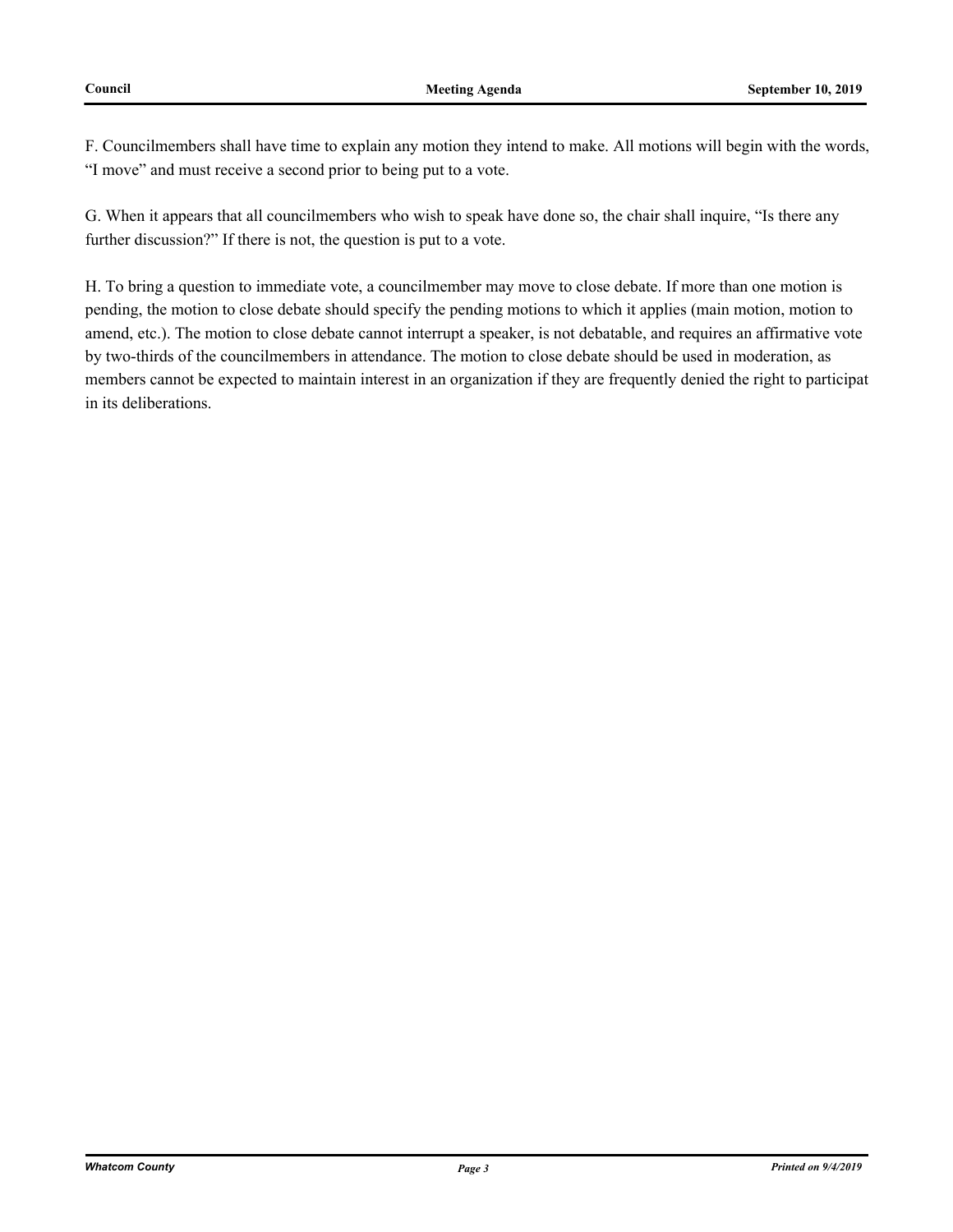## **COUNTY COUNCIL**

## **CALL TO ORDER**

### **ROLL CALL**

### **FLAG SALUTE**

#### **ANNOUNCEMENTS**

**If you will be handing out paperwork to councilmembers, please give one copy to the clerk for our office files. Thank you.**

#### **MINUTES CONSENT**

| 1.               | MIN2019-057 | Health Board for July 30, 2019                    |
|------------------|-------------|---------------------------------------------------|
| 2.               | MIN2019-058 | Special Committee of the Whole for July 30, 2019  |
| 3.               | MIN2019-059 | Special Committee of the Whole for July 23, 2019  |
| $\overline{4}$ . | MIN2019-060 | Regular County Council for July 23, 2019          |
| 5.               | MIN2019-061 | Special Committee of the Whole for August 7, 2019 |
| 6.               | MIN2019-062 | Regular County Council for August 7, 2019         |

## **OPEN SESSION (20 MINUTES)**

**During open session, audience members can speak to the council on any issue not scheduled for public hearing. Each speaker should state his or her name for the record and optionally include city of residence. Speakers will be given three minutes to address the council. Council staff will keep track of time limits and inform speakers when they have thirty seconds left to conclude their comments.**

#### **CONSENT AGENDA**

**Items under this section of the agenda may be considered in a single motion. Councilmembers have received and studied background material on all items. Committee review has taken place on these items, as indicated. Any member of the public, administrative staff, or council may ask that an item be considered separately.**

#### **(From Council Finance and Administrative Services Committee)**

- **1.** [AB2019-441](http://whatcom.legistar.com/gateway.aspx?m=l&id=/matter.aspx?key=2498) Request authorization for the County Executive to enter into a contract between Whatcom County and US Imaging, Inc. in the amount of \$128,000
- **2.** [AB2019-447](http://whatcom.legistar.com/gateway.aspx?m=l&id=/matter.aspx?key=2504) Request authorization for the County Executive to enter into a contract between Whatcom County and Cascadia Consulting Group, Inc. to provide Climate Action Plan update support, in the amount of \$50,000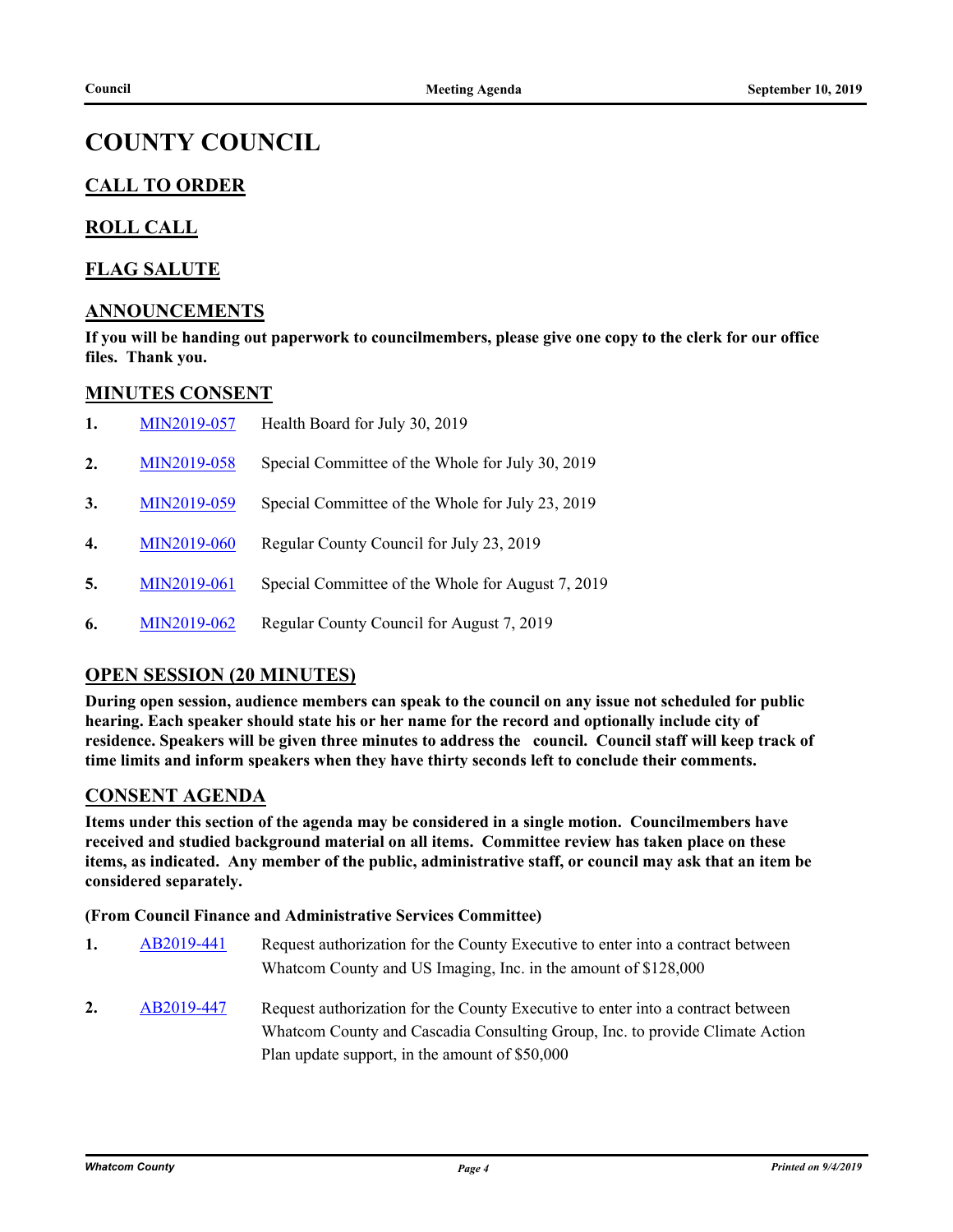| Council |            | <b>Meeting Agenda</b>                                                                                                                                                                                                                                                                                           | <b>September 10, 2019</b> |
|---------|------------|-----------------------------------------------------------------------------------------------------------------------------------------------------------------------------------------------------------------------------------------------------------------------------------------------------------------|---------------------------|
| 3.      | AB2019-453 | Request authorization for the County Executive to enter into a contract between<br>Whatcom County and the City of Bellingham to provide intergovernmental services<br>relating to the Review and Evaluation (Buildable Lands) program requirements of the<br>Growth Management Act in the amount of \$85,113.56 |                           |
| 4.      | AB2019-459 | Request authorization for the County Executive to enter into a contract between<br>Whatcom County and RE Sources to provide a countywide waste reduction and<br>recycling education program in local school districts and youth organizations, in the<br>amount of \$50,000                                     |                           |
| 5.      | AB2019-449 | Request approval for the County Executive to authorize the purchase of replacement<br>semi-rugged laptops from Datec, Inc., an authorized reseller for Panasonic, using the<br>Washington State Contract #05815-11, in an amount not to exceed \$104,060.69                                                     |                           |

## **OTHER ITEMS**

#### **(From Council Natural Resources Committee)**

1. [AB2019-424](http://whatcom.legistar.com/gateway.aspx?m=l&id=/matter.aspx?key=2475) Review and approve scoping document for the 2020 Shoreline Management Plan Periodic Update 2020

#### **(From Council Finance and Administrative Services Committee)**

| 2. | AB2019-439 | Request authorization for the County Executive to enter into an interagency agreement<br>between Whatcom County Flood Control Zone District and State of Washington<br>Department of Health, in the amount of \$600,000 (Council acting as the Whatcom<br>County Flood Control Zone District Board of Supervisors)                                                                                         |
|----|------------|------------------------------------------------------------------------------------------------------------------------------------------------------------------------------------------------------------------------------------------------------------------------------------------------------------------------------------------------------------------------------------------------------------|
| 3. | AB2019-440 | Request authorization for the County Executive to enter into an interlocal agreement<br>between Whatcom County and the City of Bellingham for support of US Geological<br>Survey's development of the COastal Storm MOdeling System (COSMOS) across<br>the Whatcom County Shoreline, in the amount of \$125,000 (Council acting as the<br>Whatcom County Flood Control Zone District Board of Supervisors) |
| 4. | AB2019-454 | Request authorization for the County Executive to enter into a subrecipient agreement<br>between Whatcom County and Whatcom Conservation District for Pollution<br>Identification and Correction Program (PIC) Non-Dairy Agricultural Technical<br>Assistance and Data Coordination in the amount of \$306,250 (Council acting as the<br>Whatcom County Flood Control Zone District Board of Supervisors)  |
| 5. | AB2019-455 | Request authorization for the County Executive to enter into an interagency agreement<br>between Whatcom County and Washington Department of Ecology to provide<br>Washington Conservation Corps members funding to complete environmental or<br>disaster service projects in the amount of \$148,600 (County acting as the Whatcom                                                                        |

County Flood Control Zone District Board of Supervisors)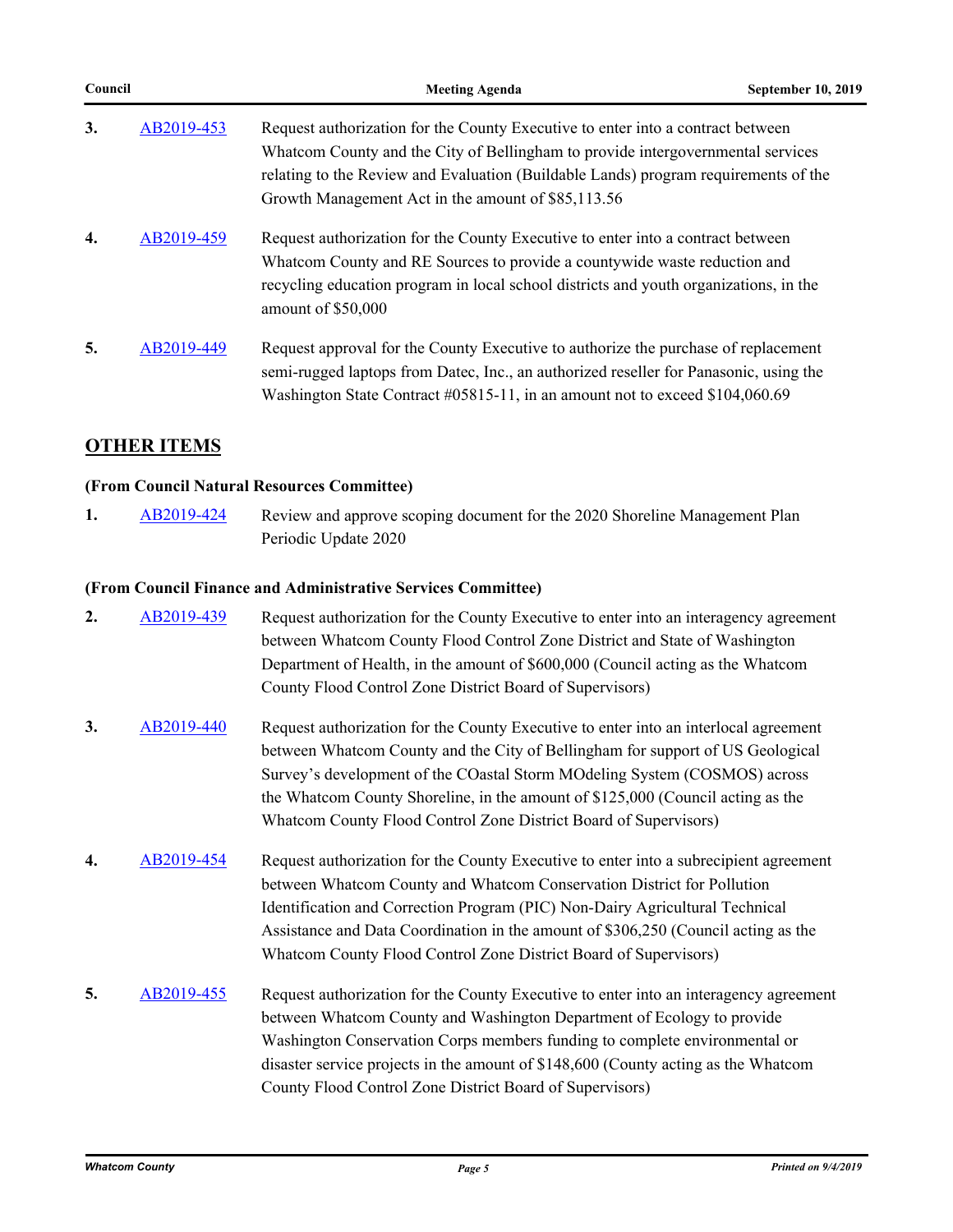| н  | п  |
|----|----|
| M. | ۰. |

| 6.  | AB2019-419 | Ordinance amending the 2019 Whatcom County Budget, request no. 11, in the<br>amount of \$986,542                                                                                                                                                                      |
|-----|------------|-----------------------------------------------------------------------------------------------------------------------------------------------------------------------------------------------------------------------------------------------------------------------|
| 7.  | AB2019-435 | Request authorization for the County Executive to enter into an interlocal agreement<br>between Whatcom County and the City of Bellingham to provide dispatch services                                                                                                |
| 8.  | AB2019-436 | Request authorization for the County Executive to enter into an interlocal agreement<br>between Whatcom County and the Port of Bellingham for EDI Program funding to<br>support the rural broadband construction project, in the amount of \$750,000                  |
| 9.  | AB2019-437 | Request authorization for the County Executive to enter into an interlocal agreement<br>between Whatcom County and Washington State Department of Children, Youth and<br>Families for home visiting services to vulnerable families, in the amount of<br>\$350,008.38 |
| 10. | AB2019-443 | Request authorization for the County Executive to enter into an interlocal agreement<br>between Whatcom County and City of Bellingham for the Lake Whatcom<br>Homeowner Incentive Program, in the amount of \$350,000                                                 |
| 11. | AB2019-462 | Request authorization for the County Executive to enter into an interlocal agreement<br>between Whatcom County and the Housing Authority of the City of Bellingham for<br>EDI funding in the amount of \$600,275 to support the Samish Way Development<br>Project     |
| 12. | AB2019-442 | Request authorization for the County Executive to amend the contract between<br>Whatcom County and Cascadia Law Group, PLLC to increase the maximum<br>compensation by \$25,000 and add three additional tasks                                                        |

#### **(From Council Public Works and Health Committee)**

13. [AB2019-467](http://whatcom.legistar.com/gateway.aspx?m=l&id=/matter.aspx?key=2524) Resolution of Intent for Substitute House Bill (SHB) 1406 Affordable Housing Dollars

#### **COUNCIL APPOINTMENTS TO BOARDS, COMMISSIONS, AND COMMITTEES**

**1.** [AB2019-433](http://whatcom.legistar.com/gateway.aspx?m=l&id=/matter.aspx?key=2484) Appointment to fill vacancy on the Board of Commissioners for Deming Diking District #2, applicants must be registered voters and own land in the district, appointee will serve a partial term until the next election in February 2020

## **EXECUTIVE APPOINTMENTS TO BOARDS, COMMISSIONS, AND COMMITTEES**

**Per Whatcom County Code 2.03.070(B), the council must confirm or reject executive appointments within 30 days of submission to the council. County code deems the appointee confirmed if council does not take action within this time.**